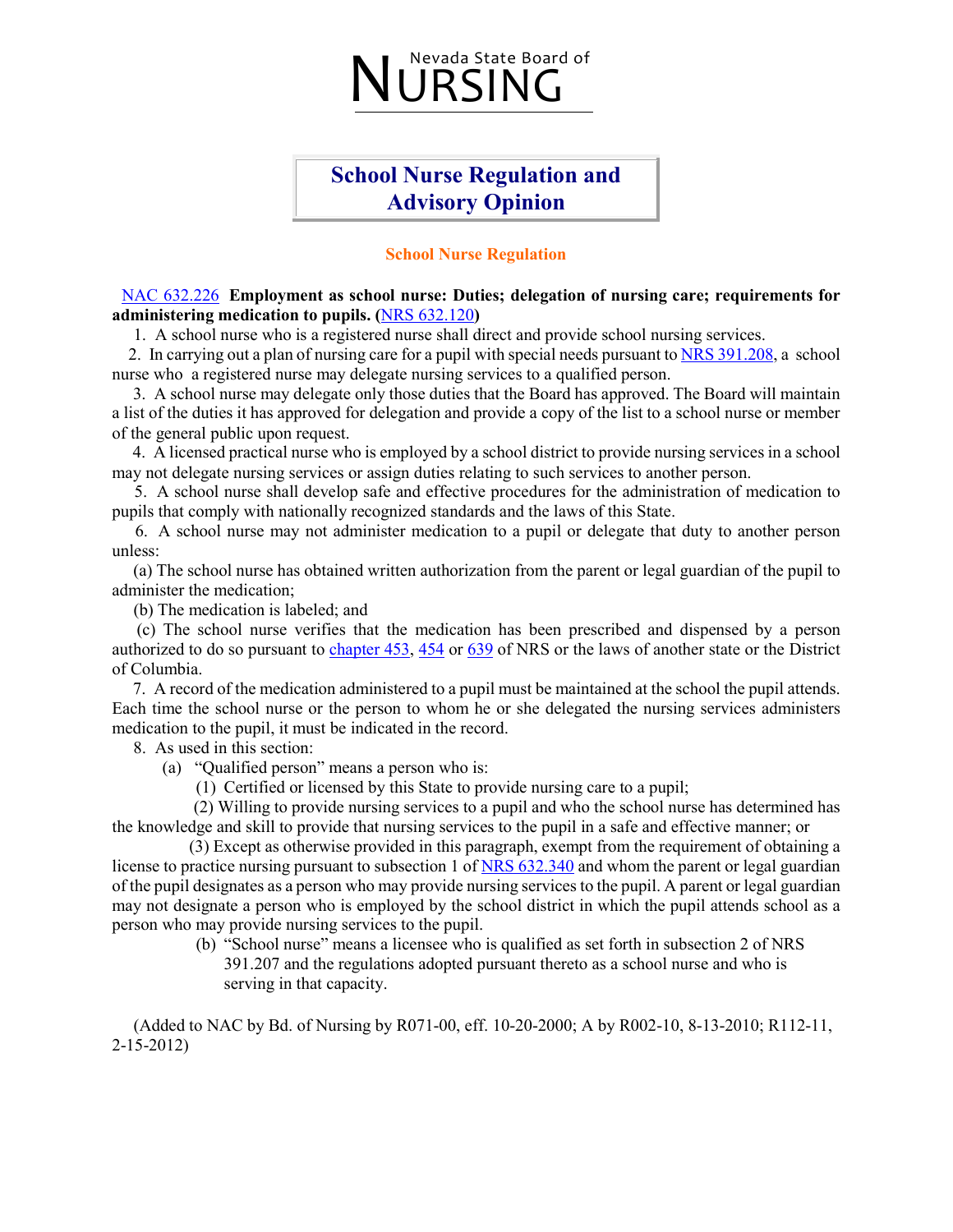## Nevada State Board of

### **School Nurse Regulation and Advisory Opinion**

#### **Nevada State Board of Nursing Advisory Opinion**

All students in public school districts deserve to have their health care needs met to enhance optimum learning. In addition, the Individuals With Disabilities Education Act (IDEA), mandates that all disabled children be provided an education in the least restrictive environment and the special health care needs of children shall be met. An increasing number of children with exceptional health care requirements are currently being mainstreamed into the school system. It is the Board of Nursing's recommendation that School Nurses should direct and/or provide school health services. School Districts need to arrange for adequate personnel to provide care.

The role, duty, responsibility, and employment of the school nurse, must comply with the Nurse Practice Act (NRS Chapter 632 and NAC 632) and NRS Chapter 391.207, 391.208, and 392.420.

The school nurse is responsible for developing, implementing, evaluating, and revising the individualized health care plan for each student with special health care needs under his/her supervision.

- A. Input for the individualized health care plan is gathered from a multi-disciplinary health team to include, but not limited to, the following:
	- 1. The student's primary licensed health care provider
	- 2. The student's parent/guardian
	- 3. The student, when able to communicate
	- 4. Primary RN coordinating student's home care
	- 5. Social worker, if involved
	- 6. Designated school representative (per IDEA requirement)
	- 7. Student's teacher, school counselor and school psychologist
	- 8. Licensed nurses employed by the school district who provide care to the student
	- 9. Health care providers (example: Occupational or Physical Therapist, Vision Impaired Specialist, Hearing Impaired Specialist, Mental Health Counselor)
- B. The individualized health care plan is based on the evaluation of a number of variables specific to each student and includes, but is not limited to, the following:
	- 1. The stability of the student's medical condition including diagnosis, symptomatology, special alerts, emergent factors and educational implications for the student. Consideration should be given to the questions, "can the student's stability change dramatically to lifethreatening within a few minutes/seconds?"
	- 2. List of medications: type, dosage, interactions, toxicity, adverse reactions and route of administration the child receives, as prescribed by a qualified practitioner.
	- 3. Utilization of PRN medications and over the counter medications.
	- 4. The nature, frequency and complexity of prescribed treatments the child requires and assessment for PRN treatments.
	- 5. The complexity and acuteness of the observations and judgments the care giver must make.
	- 6. The specific student's ability to participate in the plan of care and communicate his/her needs to the caregiver.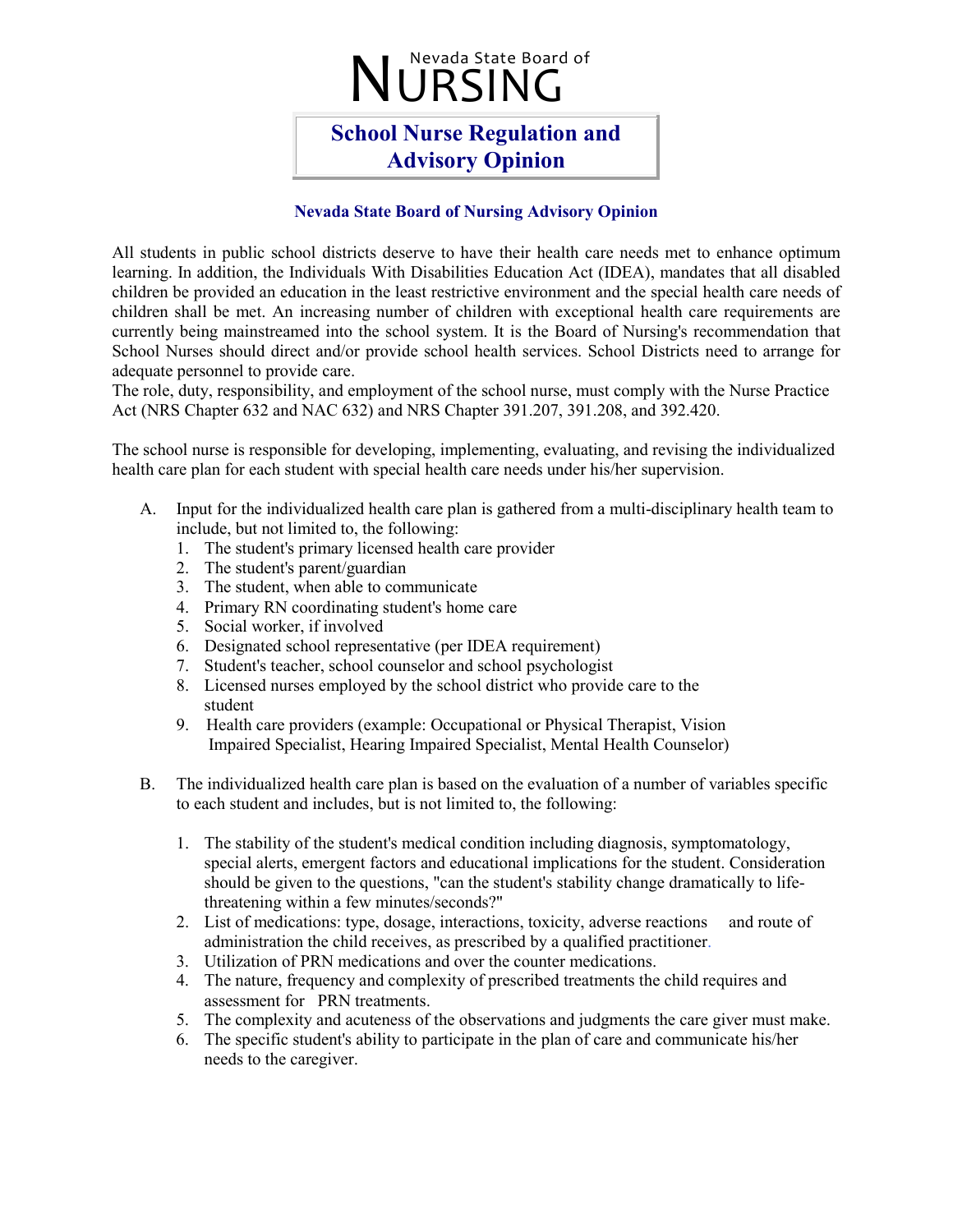

- 7. Environment: To include physical plant and educational staff and alternate health care providers and any adaptations that are needed to accommodate the student because of the health care needs.
- 8. Level of preparation and experience of the designated direct care giver.
- C. The individualized health care plan should include written policies and procedures addressing possible medical emergencies the student may experience while in the school setting. These policies and procedures should include:
	- 1. Definition of a medical emergency for the specific student;
	- 2. Designation of individuals to be notified when the emergency occurs;
	- 3. Identification of person who will initiate and direct the action to be taken;
	- 4. Specific action to be taken in this emergency;
	- 5. Transport specifications (internal and external), who will provide it and to where; and
	- 6. Format for documentation of actions taken in medical emergency.
- D. Delegation
	- 1. The School Nurse determines when it is appropriate to delegate or assign any portion of the provision of nursing services. This delegation/assignment must occur in accordance with the standards of practice outlined in the Nurse Practice Act and the guidelines of this Advisory Opinion.
	- 2. The School Nurse is solely responsible for the determination of when it is appropriate to delegate or assign nursing services to a qualified person. A "qualified person" is:
		- a. A person whose license/certification authorizes his/her practice; or
		- b. A willing person whom the School Nurse has determined has acquired and/or maintained knowledge, skill and ability to perform the services in a safe and effective manner required by the child.
	- 3. This definition precludes the automatic utilization of the office manager, secretary or teacher as a qualified person. Only the School Nurse may delegate or assign nursing services. The School Administrator cannot legally delegate or assign nursing services. A Licensed Practical Nurse providing nursing services in a school may not delegate or assign nursing services to school personnel.
	- 4. A family member/friend, designated or identified by the student's parent or legal guardian, is exempt from the regulations of the Nurse Practice Act and, without delegation, training or supervision by the School Nurse, may perform required services for the student unless employed by the school district.

Developed: 01/90; Modified: 9/18/90 by Practice Committee; Modified: 9/22/90 by School Nurses; Modified: 01/91 after Superintendent's Meeting; Modified: 04/26/91 by Practice Committee; Approved: 06/13/91 by Practice Committee; Adopted: 12/6/91; Reviewed: 02/26/99; Revision Approved by Board: 5/14/99; Revised: 11/17/04, 3/16/05, 1/25/06; Revision Approved by Board: 7/19/06; Revision Approved by Board: 5/14/09; Revision Approved by Board: 3/18/10; Revision Approved by the NPAC: 2/4/14; Revision Approved by Board: 3/26/14; Revision Approved by NPAC 6/10/14; Revision Approved by the Board 7/16/14; Revision Approved by NPAC 4/2/19; Revision Approved by the Board 5/15/19; Revision Approved by the Board 5/19/22.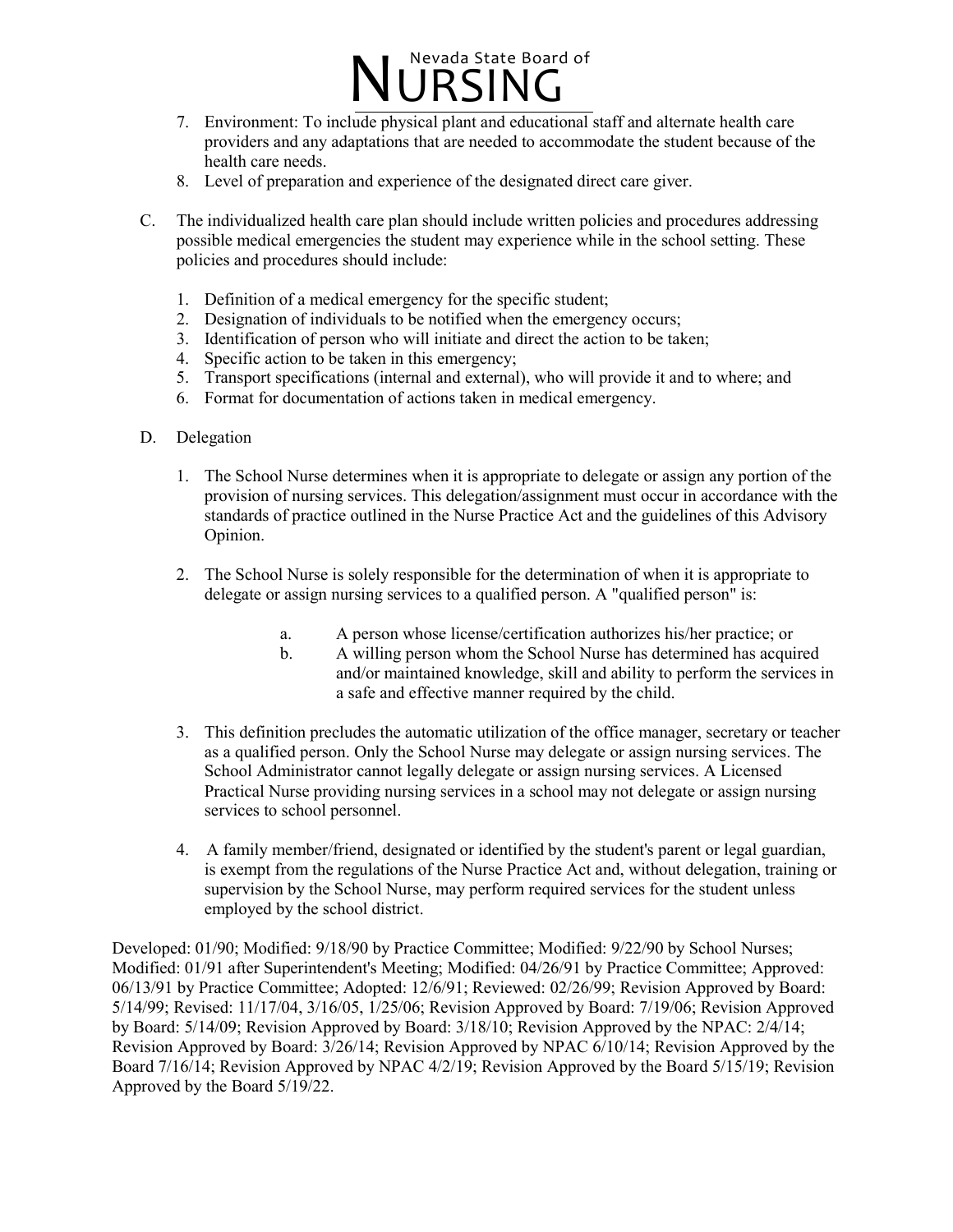| <b>Nursing Services</b>                                                                                                | <b>Qualified</b><br><b>Person</b> | <b>Qualified</b><br><b>Licensed</b><br><b>Nurse</b> |
|------------------------------------------------------------------------------------------------------------------------|-----------------------------------|-----------------------------------------------------|
| Delegation of nursing services; Development of protocols<br>individualized student health care plan and emergency plan |                                   | <b>School Nurse</b><br>Only                         |
| Nasogastric feedings                                                                                                   |                                   | X                                                   |
| Gastrostomy tube reinsertion/balloon inflation<br>Gastrostomy feedings                                                 |                                   | X                                                   |
| Gastrostomy tube venting                                                                                               | Emergency<br>only                 | X                                                   |
| Mechanical pump feedings                                                                                               |                                   | X                                                   |
| Clean intermittent catheterization                                                                                     | X                                 | X                                                   |
| Indwelling catheter insertion                                                                                          |                                   | X                                                   |
| Sterile intermittent catheterization                                                                                   |                                   | X                                                   |
| Care of external equipment only (leg bags, straighten tubing,<br>etc.)                                                 | X                                 | X                                                   |
| Crede                                                                                                                  | X                                 | X                                                   |
| Care of decubitus ulcer                                                                                                |                                   | X                                                   |
| Reinforce external dressings (underpads)                                                                               | X                                 | X                                                   |
| Phrenic nerve stimulator and diaphragmatic pacer                                                                       |                                   | RN only                                             |
| Vagal nerve stimulator                                                                                                 | X                                 | X                                                   |
| Postural drainage                                                                                                      | X                                 | X                                                   |
| Chest percussion                                                                                                       | X                                 | X                                                   |
| Oral suctioning w/ suction catheter or yankaur                                                                         | Emergency                         | X                                                   |
| Light oral suctioning w/bulb                                                                                           | X                                 | X                                                   |
| Tracheal suctioning, trach care & tube replacement                                                                     | Emergency                         | X                                                   |
| Pulse Oximetry                                                                                                         | X                                 | X                                                   |
| Glucose and ketone testing -blood/urine                                                                                | X                                 | X                                                   |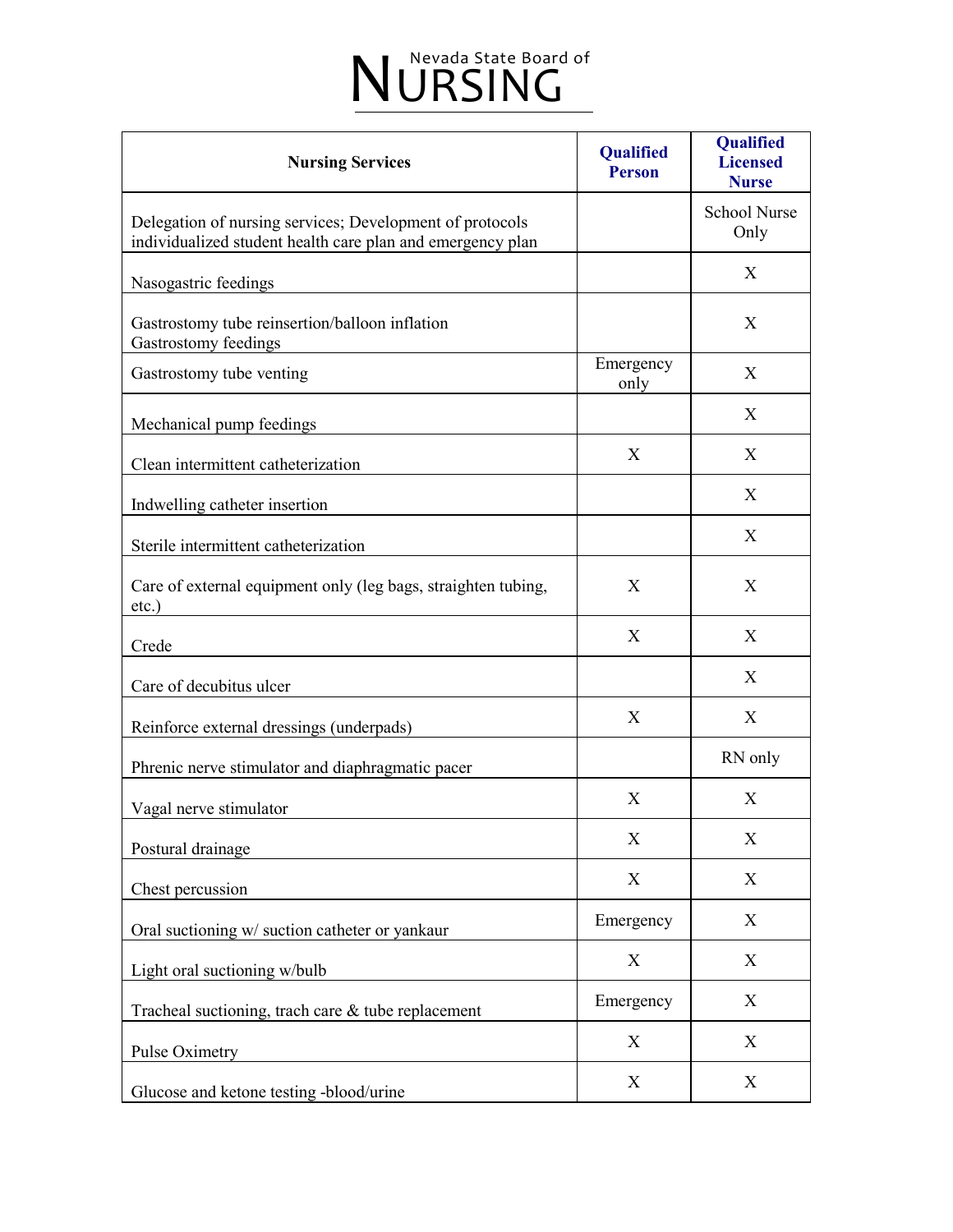| <b>Nursing Services</b>                                  | Qualified<br><b>Person</b> | Qualified<br><b>Licensed</b><br><b>Nurse</b> |
|----------------------------------------------------------|----------------------------|----------------------------------------------|
| Colostomy/ileostomy/urostomy care                        |                            | X                                            |
| Emptying devices/skin care                               | X                          | X                                            |
| Cast care                                                | X                          | X                                            |
| Mechanical ventilator                                    |                            | RN only                                      |
| Intravenous therapy:                                     |                            | X                                            |
| Intermittent                                             |                            | X                                            |
| Continuous                                               |                            | X                                            |
| Pump devices                                             |                            | $\mathbf X$                                  |
| Chemotherapy                                             |                            | RN only                                      |
| Investigational drugs                                    |                            | RN only                                      |
| Implanted devices                                        |                            | RN only                                      |
| Central venous access devices                            |                            | RN only                                      |
| Screening procedure:                                     |                            |                                              |
| Vision/hearing                                           | X                          | $\mathbf X$                                  |
| Spinal screening                                         |                            | RN only                                      |
| Dental screening                                         | $\mathbf{X}$               | X                                            |
| Lice screening                                           | X                          | X                                            |
| Rescreening/referral to licensed health<br>care provider |                            | $\mathbf X$                                  |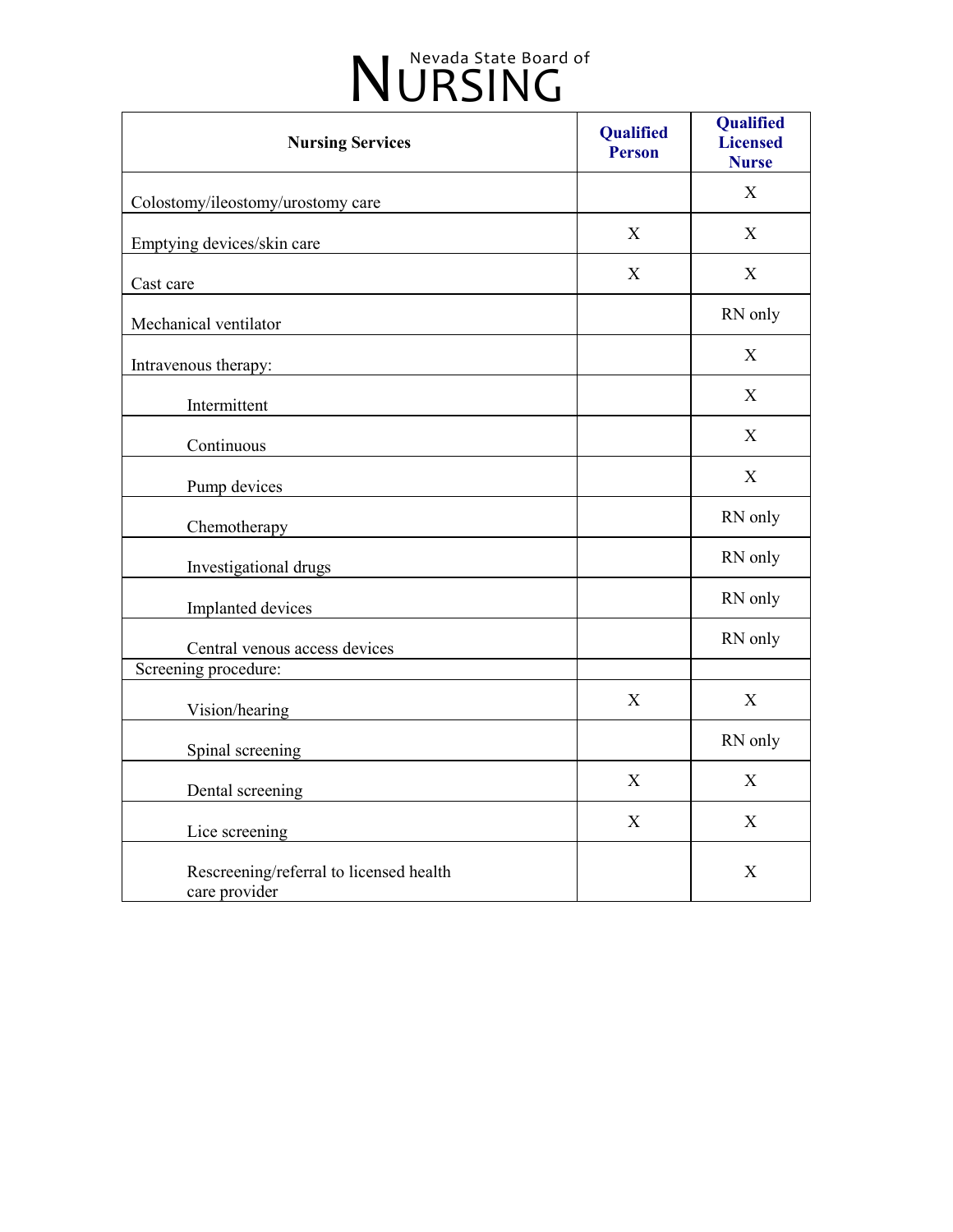#### **Medications**

The Nevada State Board of Nursing recognizes the administration/assistance with medication is an issue of primary concern in school districts. School nurses/School Districts are referred to the State Board of Pharmacy to work out a suitable mechanism for the accomplishment of this task. Any medication procedure developed must meet the standard requirement for the safe administration/assistance of medications.

| Medication                                                                                                                                                                                                                                                                     | Qualified<br><b>Person</b> | Qualified<br><b>Licensed</b><br><b>Nurse</b> |
|--------------------------------------------------------------------------------------------------------------------------------------------------------------------------------------------------------------------------------------------------------------------------------|----------------------------|----------------------------------------------|
| Oxygen, continuous/intermittent                                                                                                                                                                                                                                                | X                          | X                                            |
| Oxygen, adjust nasal prongs                                                                                                                                                                                                                                                    | X                          | X                                            |
| Oral                                                                                                                                                                                                                                                                           | X                          | X                                            |
| Topical therapeutic                                                                                                                                                                                                                                                            | X                          | X                                            |
| Injections, unless otherwise specified                                                                                                                                                                                                                                         |                            | X                                            |
| Automatic devices for fixed dosage injection                                                                                                                                                                                                                                   | X                          | X                                            |
| Administration of glucagon injection kit in emergent situation                                                                                                                                                                                                                 | $\mathbf{X}$               | X                                            |
| Administration of Solu-Cortef act-o-vile /hydrocortisone<br>sodium succinate in emergent situation                                                                                                                                                                             | $\boldsymbol{\mathrm{X}}$  | X                                            |
| Calculation of insulin dosage via pump, pen, or syringe for<br>student self-administration                                                                                                                                                                                     | X                          | X                                            |
| Verification of insulin dosage via pump, pen, or syringe for<br>student self-administration                                                                                                                                                                                    | X                          | X                                            |
| Administration of insulin:<br>In order for the school nurse to delegate to an unlicensed<br>assistive personnel (UAP) the school nurse must first develop<br>a written, individualized student health plan and be available<br>at all times to provide consultation to the UAP | X                          | X                                            |
| Inhalation                                                                                                                                                                                                                                                                     | X                          | X                                            |
| <b>Bladder</b>                                                                                                                                                                                                                                                                 |                            | RN only                                      |
| Rectal                                                                                                                                                                                                                                                                         |                            | X                                            |
| Nasogastric or gastrostomy tube                                                                                                                                                                                                                                                |                            | X                                            |